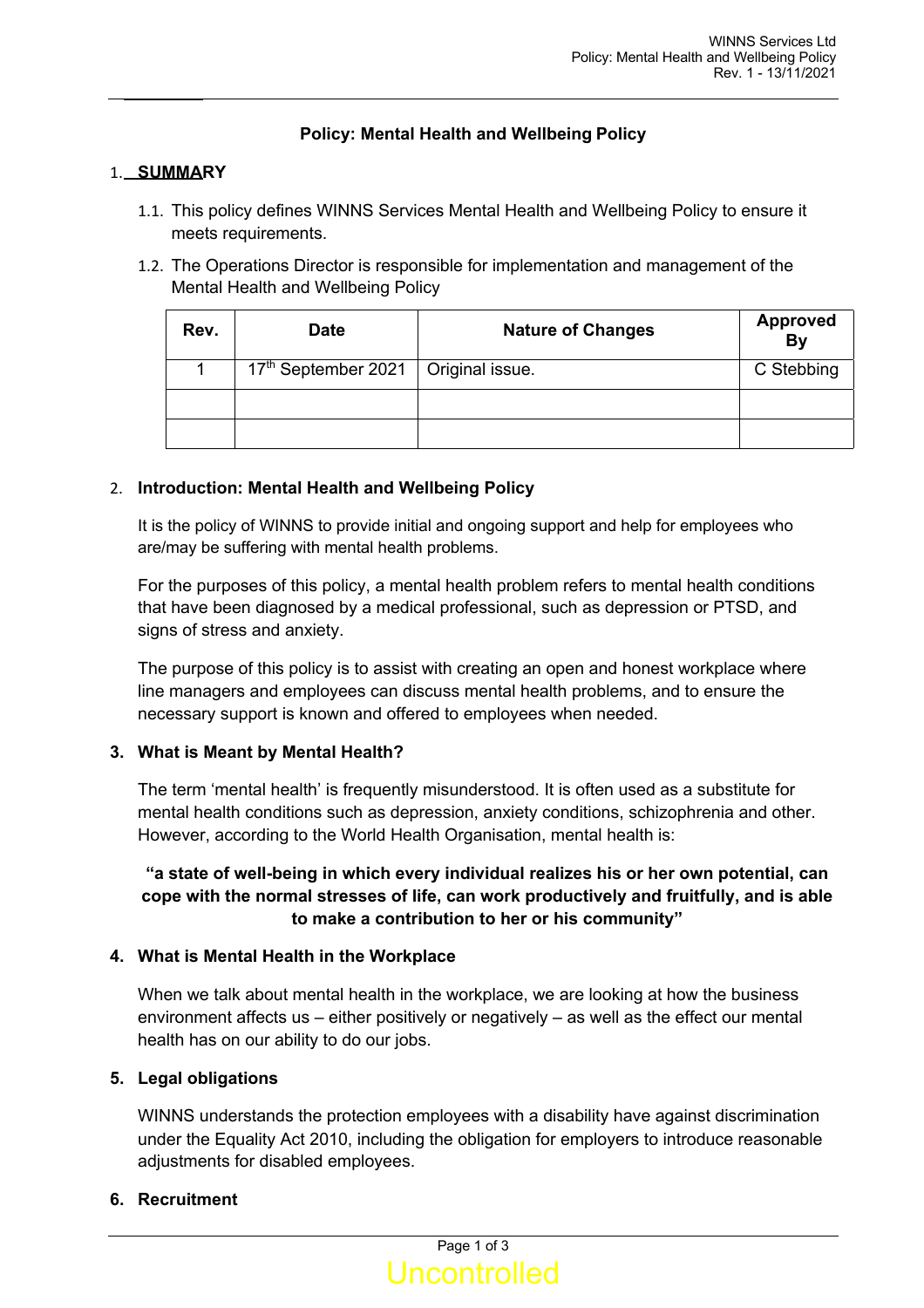Unless it is related to the specific requirements of the job, the company will not ask applicants at any stage of the recruitment process for information regarding any previous health issues, in order to ensure potential employees are not discriminated against because of their mental health history.

### **7. Indicators**

In many cases, obvious indications that an employee is suffering from a mental health problem may not be present, however, early signs can include behavioural, mood or temperament changes.

### **8. Line Managers Responsibility**

Wherever a manager perceives mental health to be a potential problem for a member of staff commonly during or as a follow-up to a period of sickness that manager should talk to the member of staff to discuss what additional support can be offered.

### **9. Employee responsibilities**

Any support required by the employee is likely to be known by the employee themselves. WINNS actively encourages employees to be open and honest about their mental health and to inform their line manager of any issues at an early opportunity to allow these to be addressed.

### **10. Action Planning**

Where a line manager identifies a mental health issue, they should work alongside the employee to create a personal wellness action plan that provides for proactive management of their mental health. Amongst other things, a wellness action plan should cover actions and measures that can support the employee's mental health.

#### **11. Making workplace adjustments**

WINNS is legally obliged to make reasonable adjustments to an employee's role or workplace if they have a disability that places them at a disadvantage when performing their role. Examples of adjustments for mental health include adjusting hours of work or reallocating duties. Once the adjustments are agreed, they will be reviewed on an ongoing basis.

#### **12. Managing absence and return to work**

Where the employee is absent by reason of their mental health concerns, their line manager will communicate with the employee on a regular basis during their absence. WINNS's sickness absence policy will apply to the employee's absence as normal, subject to any reasonable adjustments in place for the employee.

## **13. Confidentiality**

Information concerning an employee's mental health is classed as a special category of personal data. This information will only be disclosed to others in line with the WINNS's policies on data protection.

## **14. Sign Posting**

- Help is available 24 hours a day, 7 days a week.
- If you call, you'll speak to a professional in your local NHS mental health service.
- They can discuss your current mental health needs and provide access to further support if needed.